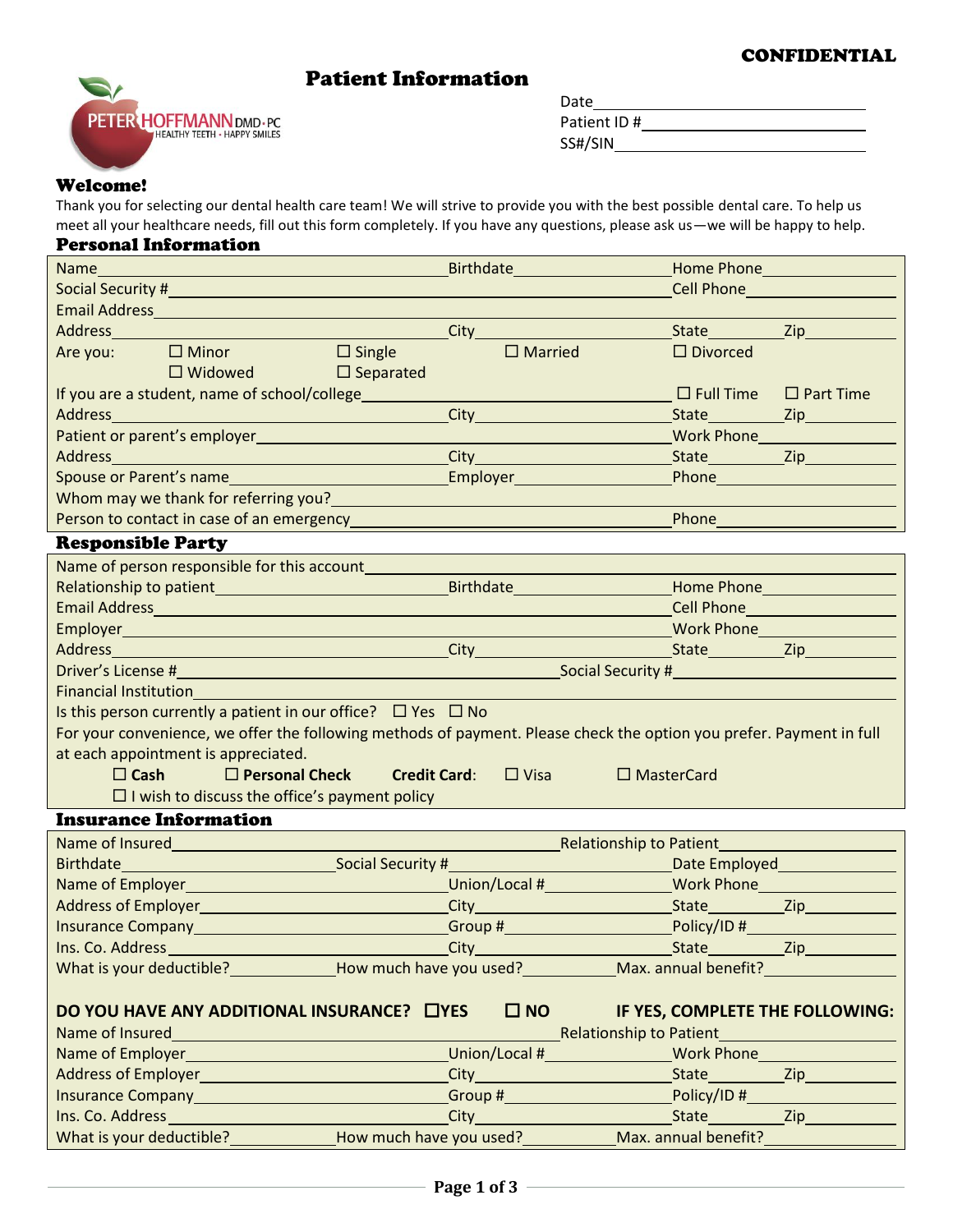### CONFIDENTIAL

# Patient Medical History

| <b>Your Physician:</b>                                                                                                                     | I WELCHE INCUBEUR BEBUCUL, T                                                                       |                                               |                      | <b>Office Phone:</b> |                  | Date of Last Exam:                                                                                                                                                                                                             |                      |
|--------------------------------------------------------------------------------------------------------------------------------------------|----------------------------------------------------------------------------------------------------|-----------------------------------------------|----------------------|----------------------|------------------|--------------------------------------------------------------------------------------------------------------------------------------------------------------------------------------------------------------------------------|----------------------|
|                                                                                                                                            | Are you under medical treatment now?                                                               | $\Box$ Yes $\Box$ No                          |                      |                      |                  |                                                                                                                                                                                                                                |                      |
|                                                                                                                                            | Have you ever been hospitalized for any surgical                                                   |                                               |                      |                      |                  |                                                                                                                                                                                                                                |                      |
|                                                                                                                                            | operation or serious illness in the last 5 years?                                                  | $\Box$ Yes $\Box$ No                          |                      |                      |                  | If yes, please explain: The contract of the contract of the contract of the contract of the contract of the contract of the contract of the contract of the contract of the contract of the contract of the contract of the co |                      |
|                                                                                                                                            | Are you taking any medication(s), including any                                                    |                                               |                      |                      |                  |                                                                                                                                                                                                                                |                      |
| non-prescription medicine?                                                                                                                 |                                                                                                    | $\Box$ Yes $\Box$ No                          |                      |                      |                  |                                                                                                                                                                                                                                |                      |
|                                                                                                                                            |                                                                                                    |                                               |                      |                      |                  |                                                                                                                                                                                                                                |                      |
|                                                                                                                                            | Have you ever taken Phen-Fen/Redux?                                                                | $\Box$ Yes $\Box$ No                          |                      |                      |                  |                                                                                                                                                                                                                                |                      |
|                                                                                                                                            | Have you ever taken Fosamax, Boniva, Actonel or any cancer medications containing hisphosphonates? |                                               |                      |                      |                  |                                                                                                                                                                                                                                | $\Box$ Yes $\Box$ No |
|                                                                                                                                            | Have you ever taken Viagra, Revatio, Cialis or Levitra in the last 24 hours?                       |                                               |                      |                      |                  |                                                                                                                                                                                                                                | $\Box$ Yes $\Box$ No |
| Do you use tobacco?                                                                                                                        |                                                                                                    | $\Box$ Yes $\Box$ No                          |                      |                      |                  |                                                                                                                                                                                                                                |                      |
|                                                                                                                                            | Do you use controlled substances?                                                                  | $\Box$ Yes $\Box$ No                          |                      |                      |                  |                                                                                                                                                                                                                                |                      |
|                                                                                                                                            | Are you wearing contact lenses?                                                                    | $\Box$ Yes $\Box$ No                          |                      |                      |                  |                                                                                                                                                                                                                                |                      |
|                                                                                                                                            |                                                                                                    |                                               |                      |                      |                  |                                                                                                                                                                                                                                |                      |
|                                                                                                                                            | Are you allergic or have you had any reactions to any of the following:                            |                                               |                      |                      |                  |                                                                                                                                                                                                                                |                      |
| Aspirin                                                                                                                                    | $\Box$ Yes $\Box$ No                                                                               | lodine                                        | $\Box$ Yes $\Box$ No |                      | Latex            | $\Box$ Yes $\Box$ No                                                                                                                                                                                                           |                      |
| Sulfa drugs                                                                                                                                | $\Box$ Yes $\Box$ No                                                                               | <b>Barbiturates</b>                           | $\Box$ Yes $\Box$ No |                      | <b>Sedatives</b> | $\Box$ Yes $\Box$ No                                                                                                                                                                                                           |                      |
| <b>Metals</b>                                                                                                                              | $\Box$ Yes $\Box$ No                                                                               | Local Anesthetics □ Yes □ No<br>e.g. Novocain |                      |                      |                  | Penicillin/Antibiotics □ Yes □ No                                                                                                                                                                                              |                      |
| Other:                                                                                                                                     | $\Box$ Yes $\Box$ No                                                                               | Please List:                                  |                      |                      |                  |                                                                                                                                                                                                                                |                      |
| <b>Other:</b>                                                                                                                              |                                                                                                    |                                               |                      |                      |                  |                                                                                                                                                                                                                                |                      |
| Do you have a persistent cough or throat clearing not associated with a known illness (lasting more than 3 weeks)?<br>$\Box$ Yes $\Box$ No |                                                                                                    |                                               |                      |                      |                  |                                                                                                                                                                                                                                |                      |
|                                                                                                                                            |                                                                                                    |                                               |                      |                      |                  |                                                                                                                                                                                                                                |                      |
| Women are you:                                                                                                                             |                                                                                                    |                                               |                      |                      |                  |                                                                                                                                                                                                                                |                      |
|                                                                                                                                            | Pregnant or think you may be pregnant?                                                             | $\Box$ Yes $\Box$ No                          |                      |                      | Nursing?         | $\Box$ Yes $\Box$ No                                                                                                                                                                                                           |                      |
| Taking oral contraceptives?                                                                                                                |                                                                                                    | $\Box$ Yes $\Box$ No                          |                      |                      |                  |                                                                                                                                                                                                                                |                      |

### Do you have any of the following?

| <b>High Blood Pressure</b> | $\Box$ Yes $\Box$ No | Cancer                                            | $\Box$ Yes $\Box$ No |
|----------------------------|----------------------|---------------------------------------------------|----------------------|
| <b>Heart Attack</b>        | $\Box$ Yes $\Box$ No | <b>Arthritis</b>                                  | $\Box$ Yes $\Box$ No |
| <b>Rheumatic Fever</b>     | $\Box$ Yes $\Box$ No | Joint Replacement/Implant                         | $\Box$ Yes $\Box$ No |
| <b>Swollen Ankles</b>      | $\Box$ Yes $\Box$ No | Hepatitis/Jaundice                                | $\Box$ Yes $\Box$ No |
| <b>Fainting/Seizures</b>   | $\Box$ Yes $\Box$ No | Sexually Transmitted Disease $\Box$ Yes $\Box$ No |                      |
| Asthma                     | $\Box$ Yes $\Box$ No | <b>Stomach Troubles/Ulcers</b>                    | $\Box$ Yes $\Box$ No |
| <b>Low Blood Pressure</b>  | $\Box$ Yes $\Box$ No | <b>Chest Pains</b>                                | $\Box$ Yes $\Box$ No |
| Epilepsy/Convulsions       | $\Box$ Yes $\Box$ No | <b>Easily Winded</b>                              | $\Box$ Yes $\Box$ No |
| Leukemia                   | $\Box$ Yes $\Box$ No | <b>Stroke</b>                                     | $\Box$ Yes $\Box$ No |
| <b>Diabetes</b>            | $\Box$ Yes $\Box$ No | Hay Fever/Allergies                               | $\Box$ Yes $\Box$ No |
| <b>Kidney Disease</b>      | $\Box$ Yes $\Box$ No | <b>Tuberculosis</b>                               | $\Box$ Yes $\Box$ No |
| <b>AIDS/HIV Positive</b>   | $\Box$ Yes $\Box$ No | <b>Radiation Therapy</b>                          | $\Box$ Yes $\Box$ No |
| <b>Thyroid Problem</b>     | $\Box$ Yes $\Box$ No | Glaucoma                                          | $\Box$ Yes $\Box$ No |
| <b>Heart Disease</b>       | $\Box$ Yes $\Box$ No | <b>Recent Weight Loss</b>                         | $\Box$ Yes $\Box$ No |
| <b>Cardiac Pacemaker</b>   | $\Box$ Yes $\Box$ No | <b>Liver Disease</b>                              | $\Box$ Yes $\Box$ No |
| <b>Heart Murmur</b>        | $\Box$ Yes $\Box$ No | <b>Heart Trouble</b>                              | $\Box$ Yes $\Box$ No |
| Angina                     | $\Box$ Yes $\Box$ No | <b>Respiratory Problems</b>                       | $\Box$ Yes $\Box$ No |
| <b>Frequently Tired</b>    | $\Box$ Yes $\Box$ No | <b>Mitral Valve Prolapse</b>                      | $\Box$ Yes $\Box$ No |
| Anemia                     | $\Box$ Yes $\Box$ No | Other                                             | $\Box$ Yes $\Box$ No |
| Emphysema                  | $\Box$ Yes $\Box$ No | If yes, please explain:                           |                      |